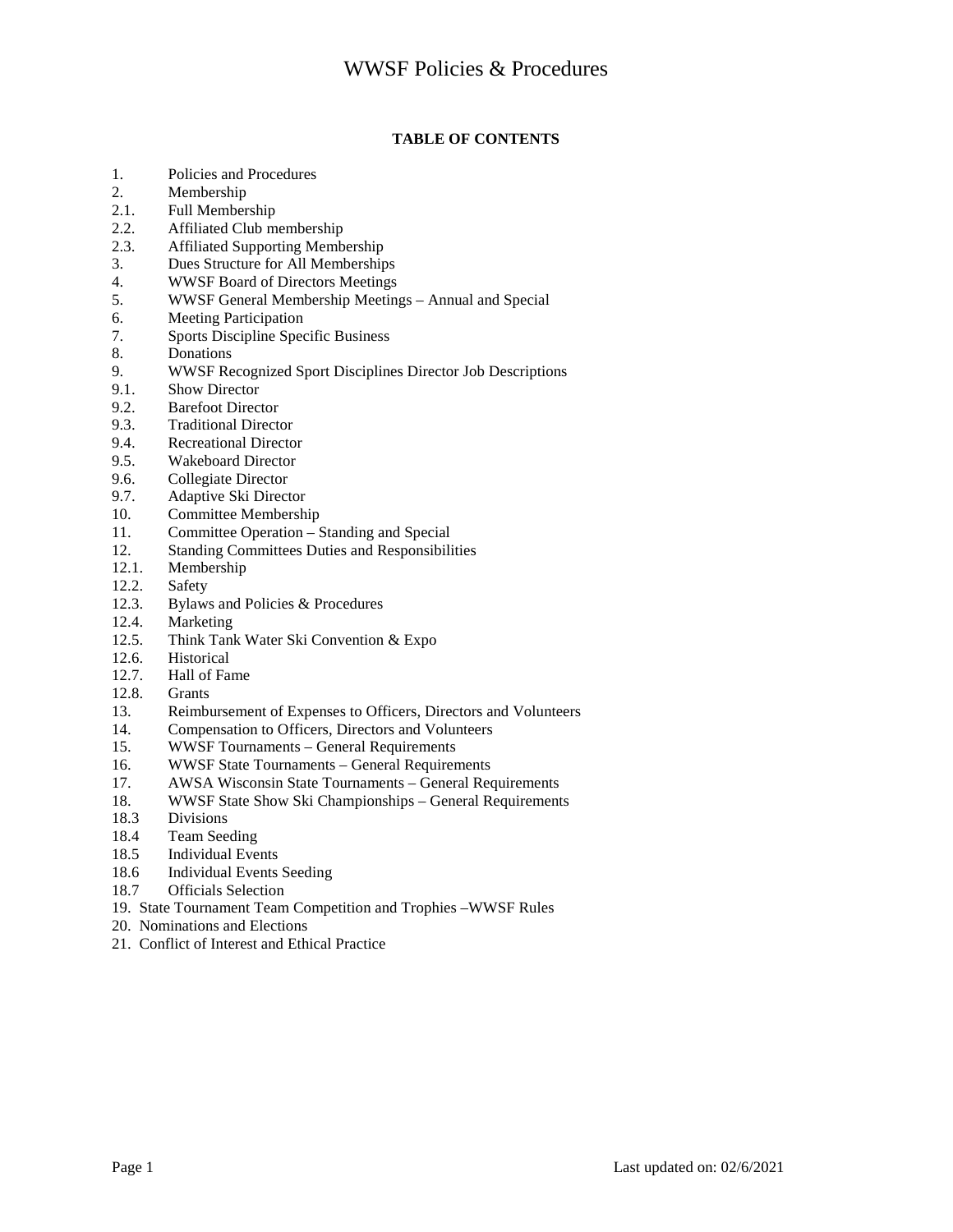### **APPENDIX LIST**

- I Membership & Associate Member Applications Form
- Affiliated Club Membership Application Form
- III Affiliated Supporting Membership Application Form
- IV Hall of Fame Criteria Form
- V WWSF Affiliated Tournament Use of WWSF Equipment Form
- VII WWSF State Championship Tournament Bid Form<br>VIII Sample Election Ballot Odd Years
- VIII Sample Election Ballot Odd Years<br>IX Sample Election Ballot Even Years
- IX Sample Election Ballot Even Years<br>
X Absentee Ballot Voting Procedure
- X Absentee Ballot Voting Procedure<br>XI Teller's Election Worksheet
- Teller's Election Worksheet
- XII Teller's Election Report
- XIII Notice of Proposed Amendment to Bylaws
- XIV Conflict of Interest Policy
- XV Teller's Motion Report<br>XVI Grant Guidelines
- **Grant Guidelines**
- XVII Condolence/Congratulations Guidelines

Changes/Updates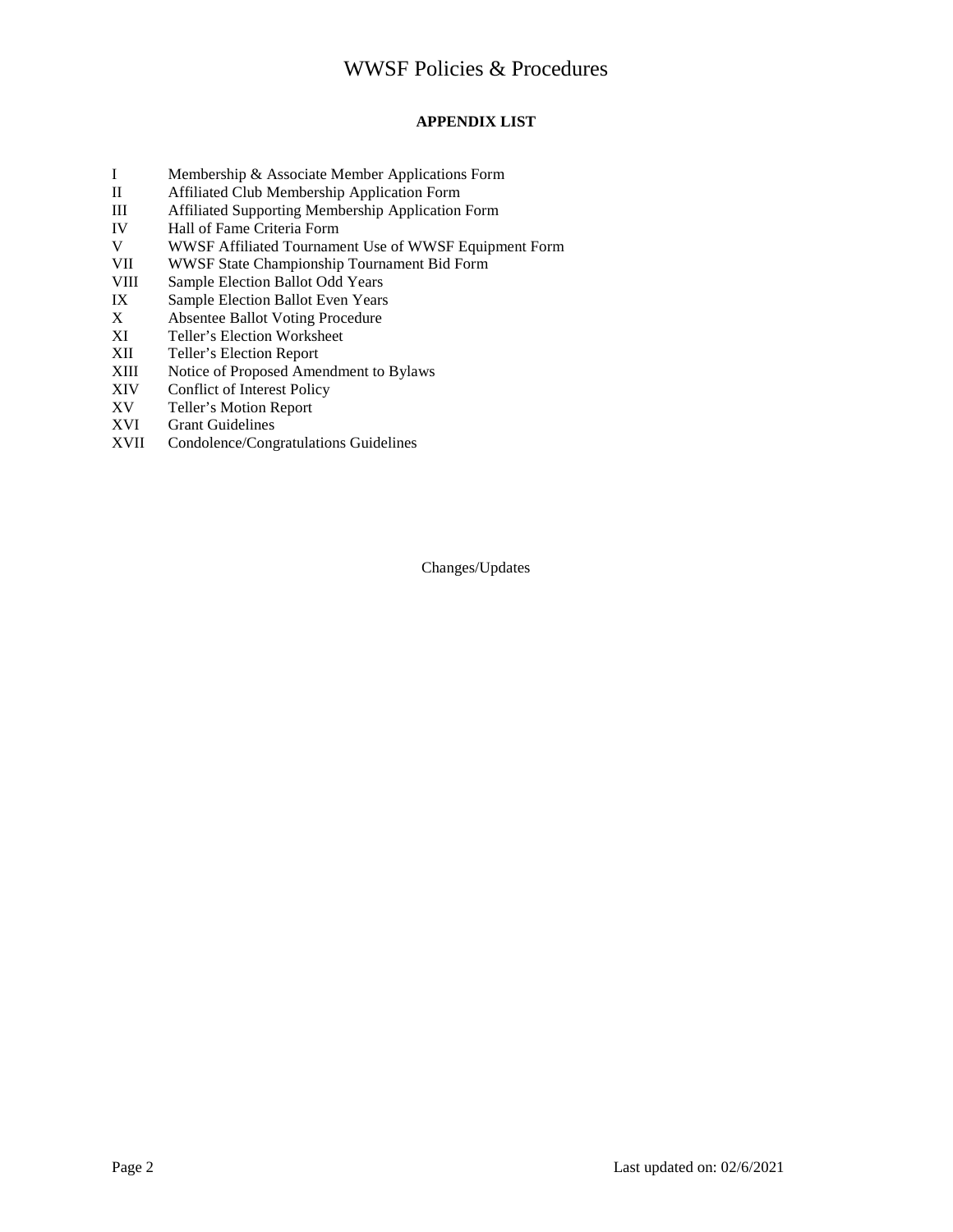#### **WWSF POLICIES AND PROCEDURES**

The newly created Policies and Procedures of the Wisconsin Water Ski Federation passed on February 2, 2008 by members of the WWSF throughout the State.

#### 1. **Policies and Procedures**

1.1. Policies and Procedures shall be established and amended by a 2/3 vote of the Board, and when applicable, shall direct Board actions. Proposed amendments shall require announcement within the meeting minutes as a special agenda item and/or published 14 days prior to the next scheduled or special meeting, and listed on the next meeting agenda. No amendments can be acted upon with less than 14 days of publication. These Policies and Procedures shall not be in conflict with WWSF Bylaws or the USA-WSWS Bylaws and/or USA-WSWS Policies and Procedures.

1.2. The principal address of the WWSF will be that of the current Treasurer.

### 2. **Membership**

2.1. Full membership. **Full member** shall be defined as having listed a Sport Discipline as primary in their USA-WSWS membership records as described in Article III Section 1 of the WWSF Bylaws.

2.1.1. Full individual members, in good standing, are eligible to use WWSF owned equipment (Appendix V) and may ski for placement and rankings in all WWSF affiliated tournaments. The membership application (see APPENDIX I) in its approved form shall contain an agreement to abide by the Rules, Policies and Procedures and Bylaws of the WWSF.

2.1.2. **Associate member**. A Full Membership sub-class.

2.1.2.1. Associate Members are Full Members that compete, officiate, and/or participate in several Sport Disciplines events and programs and who would like to be qualified to participate in Sport Discipline issues that are not their Primary choice, but by virtue of their participation in these other Sport Disciplines have the credentials to participate in more than one (1) Sport Disciplines' issues and election procedures.

2.1.2.2. Associate members are eligible for all benefits of membership unless specifically limited elsewhere in the Bylaws or these Policies and Procedures;<br>2.1.2.3. Associate Members must fill out

Associate Members must fill out the associate portion of the membership application form but shall pay no additional fees.

2.1.2.4. The WWSF President shall have the authority to grant Associate Memberships on a calendar year basis. 2.2. **Affiliated Club Membership**

2.2.1. Affiliated memberships may be granted to an affiliated USA-WSWS approved Water Ski Club, sporting goods dealer, marine operator, manufacturer, other clubs or other persons interested in the WWSF and which are interested in water skiing, water safety and good sportsmanship, whose application for membership is approved by the membership committee and the Board of Directors. The membership application (see APPENDIX II) in its approved form shall contain an agreement to abide by the Rules, Policies and Procedures and Bylaws of the WWSF.<br>2.2.2. Affiliated club member teams, in good standing, are eligible to use WWSF owned equipment (Appendix V) 2.2.2. Affiliated club member teams, in good standing, are eligible to use WWSF owned equipment (Appendix V)

and may ski for placement and rankings in all WWSF affiliated tournaments.

2.2.3. An affiliation shall only entitle the club, association, or organization to those rights specifically granted by the Board in the resolution granting the affiliation, subject to payment of fees set from time to time by the Board.

2.2.4. Newly affiliated clubs are considered clubs that have not been an affiliate member of WWSF for a period of 3 consecutive years or have never been a member.

2.2.5. Newly affiliated clubs may ski at that summer's tournaments.

2.2.6. All clubs wishing to affiliate with the WWSF must fully complete and return a club application form that will be sent to all clubs affiliated the past year. (See Appendix II)

2.2.7. All clubs shall submit the name, address, e-mail address and telephone number of their WWSF director and alternate by Sept 1 to the WWSF Secretary. These must be kept current.

# 2.3. **Affiliated Supporting Membership**

2.3.1. Affiliated Supporting Memberships may be granted to Water Ski Clubs, sporting goods dealers, marine operators, manufacturers, other clubs or other persons interested in the WWSF and which are interested in water skiing, water safety and good sportsmanship, whose application for membership is approved by the membership committee and the Board of Directors. The membership application (see APPENDIX III) in its approved form shall contain an agreement to abide by the Rules, Policies and Procedures and Bylaws of the WWSF.

### 3. **DUES STRUCTURE FOR ALL MEMBERSHIPS**

All dues are payable on January 1 of the current year.

3.1. Membership must be postmarked two weeks prior to WWSF sponsored team tournaments in order to participate. Postage stamped mail only – no metered mail.

3.1.1. Full Membership.

3.1.1.1. Individual Membership age 18 & up regular \$15.00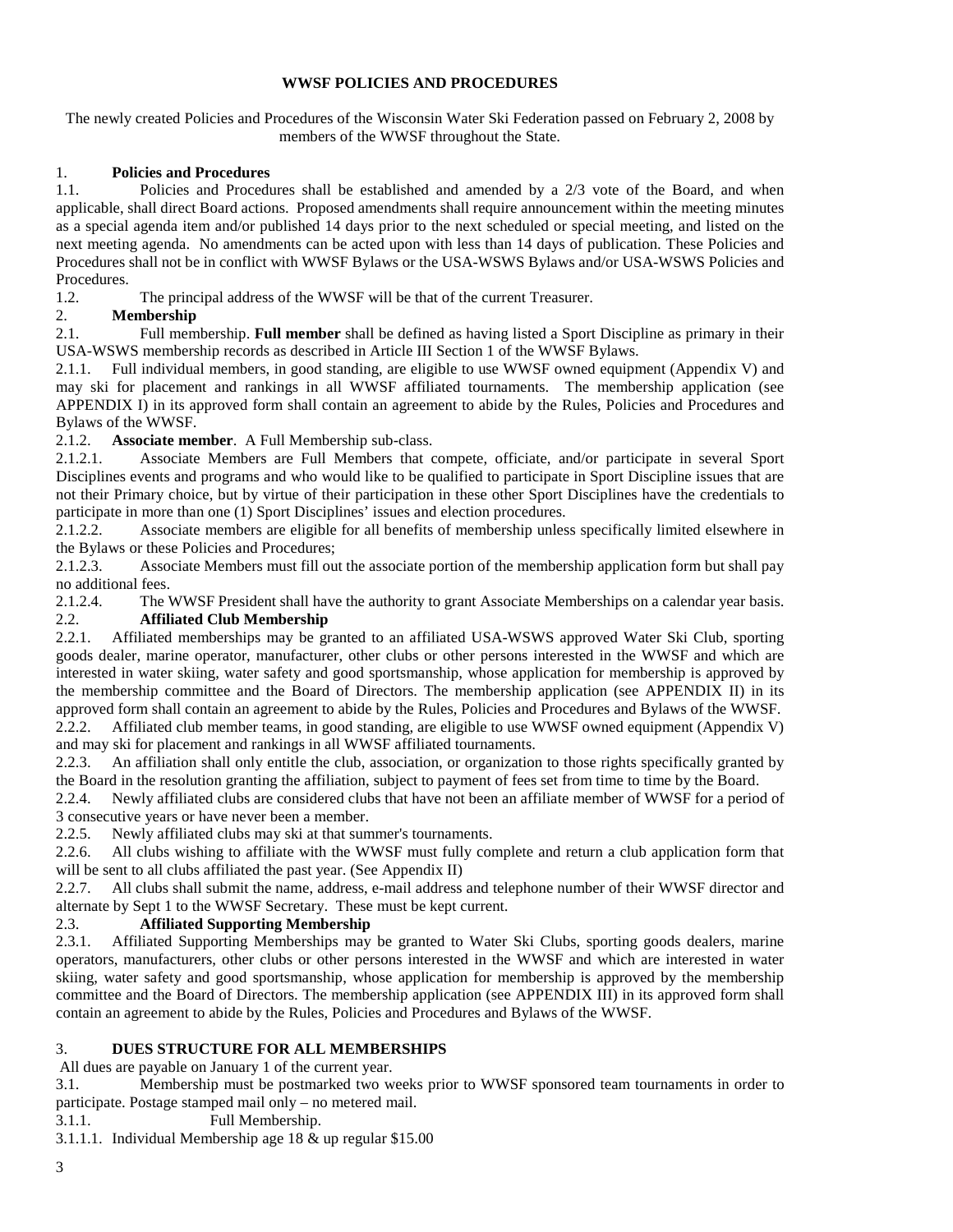3.1.1.2. Family Bundle – All members living in the same household-including head of household, spouse/significant other, and children/dependents age 17 and under, \$30.00.

- 3.1.1.3. Lifetime Individual Membership \$250.00
- 3.1.2. Affiliated Club Membership \$50.00
- 3.2.2.1 Affiliated Collegiate Team Membership \$25.00

3.1.3. Affiliated Supporting Membership \$100.00

3.1.4. Current and future members of the WWSF Hall of Fame and recipients of the WWSF Award of Distinction will receive a lifetime membership to the WWSF commencing at the beginning of the membership period immediately following their induction or recognition.

### 4. **WWSF BOARD OF DIRECTORS MEETINGS**

4.1. Members of the general membership will be allowed to sit in on the meetings of the WWSF Board of Directors.

4.2. Members of the general membership will be granted voice only on issues brought to the floor for discussion by the Directors during the meeting.

4.3. Members of the general membership may bring an issue to the Board of Directors by:

4.3.1. Presenting the issue to the President in writing, with the Pros and Cons on the issue addressed in the written proposal, prior to the scheduled meeting.

4.3.2. Members of the general membership will be granted time to address the Board of Directors under New Business on the meeting agenda.

### 5. **WWSF GENERAL MEMBERSHIP MEETINGS (ANNUAL AND SPECIAL)**

5.1. Full members and Affiliated Supporting members, Hall of Fame members eighteen (18) years and over, have voice and vote in all meetings of the general membership of the WWSF (This includes Special Classes of Membership authorized by the Board of Directors).

5.2. **INCLEMENT WEATHER POLICY**: If a regularly scheduled WWSF meeting is cancelled due to inclement weather, a notice indicating "Meeting Cancelled Due to Weather" will be placed on the WWSF website www.waterski.org by 6:00am the day of the meeting

### 6. **MEETING PARTICIPATION**

6.1. All Officers, Sport Discipline Directors, Affiliated Club Directors and/or Alternates, Sport Discipline Representatives, and Standing Committee Chairs must attend at least two (2) of the three (3) monthly Board of Directors /Committee meetings between Sept and April and the Annual Meeting to maintain their position and/or affiliation with the WWSF.

6.2. WWSF Annual meeting at the Wisconsin Water Ski Convention & Expo Think Tank Water Ski Convention & Expo is a mandatory attendance meeting.

6.3. Affiliated Club Directors and/or their Alternates are encouraged to serve on and/or chair one Standing and/or Special Committee.

6.4. All Officers, Sport Discipline Directors, Affiliated Club Directors and/or Alternates, Sport Discipline Representatives and Standing Committee Chairs who do not attend the required meetings and/or participate in Standing and/or Special committees will lose WWSF funding and their rights associated with affiliation.

### 7. **SPORTS DISCIPLINE SPECIFIC BUSINESS**

7.1. In all Sport Discipline specific business, i.e. issues, nominations for officers and elections, only Full Members as defined in 2.1 or Associate Members as defined in 2.1.2 may participate in the approval/voting process of the business as presented at any meeting of the WWSF.

8. **DONATIONS**<br>8.1. The Federa The Federation may consider donations that are deemed in the interest of the WWSF.

### 9. **WWSF RECOGNIZED SPORT DISCIPLINES DIRECTOR (formerly Reps) JOB DESCRIPTIONS**

9.1.1. All sport directors shall submit status reports to the WWSF Secretary 7 days prior to the General Membership meetings.

### 9.2. **Show Director**

9.2.1. Promote the sport of show skiing.

9.2.2. Act a liaison for show skiers to WWSF, NSSA, and USA-WSWS. Collect dates, times and contact people for show tournaments and distribute to the membership of WWSF by attending 3 of 4 of the regular business meetings and the *Annual* meeting held at Think Tank.

- 9.2.3. Facilitate the organization of a WWSF State and Regional Tournament.
- 9.2.4. Represent the Sport Discipline on the Think Tank Water Ski Convention & Expo Organizing Committee.
- 9.2.5. Submit show skiing articles for the Annual Report and WWSF website.
- 9.2.6. Gather and submit historical records of the Wisconsin Show Tournaments to WWSF Historical Committee.
- 9.2.7. Will be a member of the Hall of Fame Committee.
- 9.2.8. Will act as the Committee Chair for Ski Camp.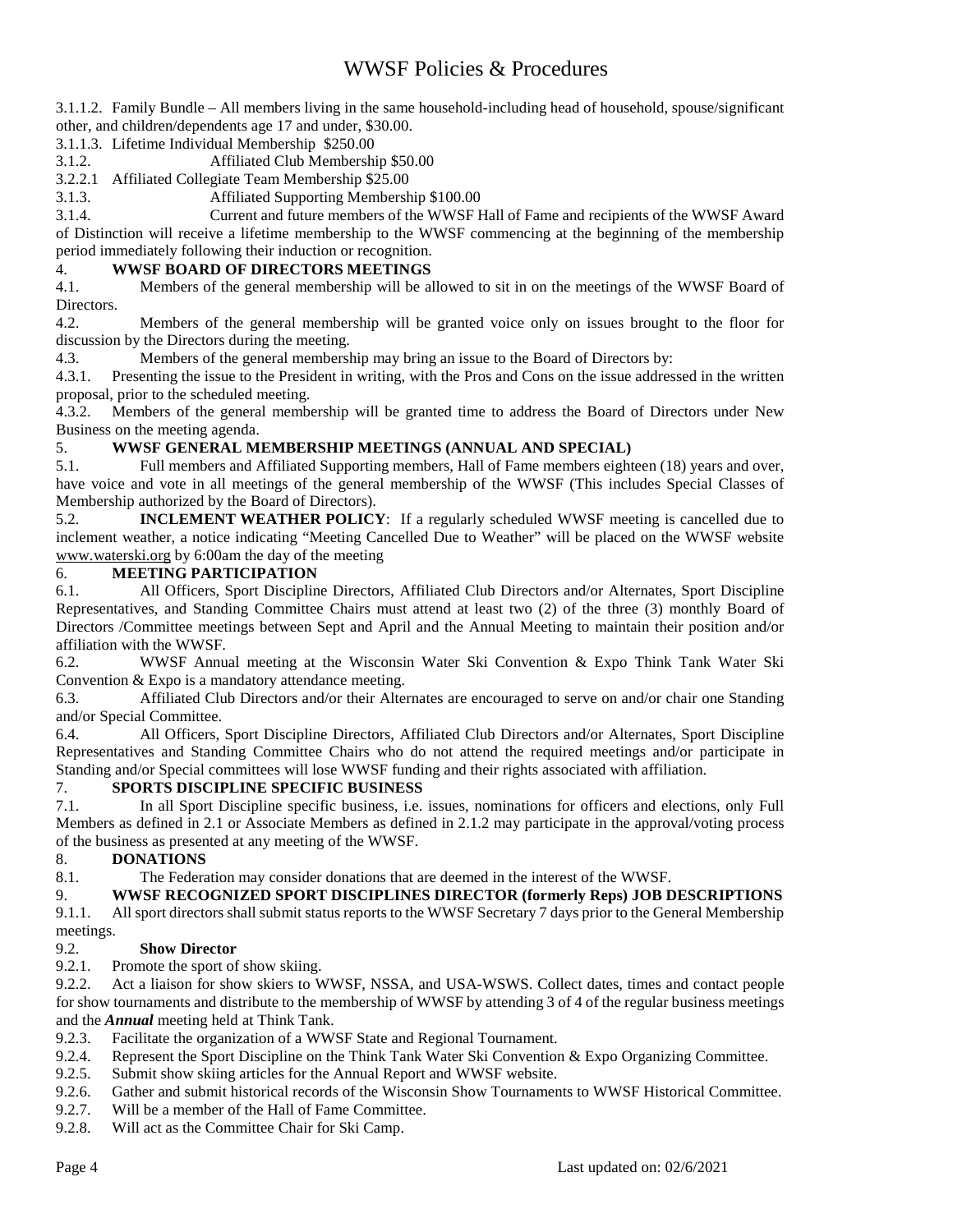### 9.3. **Barefoot Director**

9.3.1. Promote the sport of barefoot water skiing.

9.3.2. Act as a liaison of the barefooters to WWSF, ABC, and USA-WSWS. Collect dates, times, and contact people for barefoot tournaments and distribute to the membership of the WWSF through by attending 3 of 4 of the regular business meetings and the Annual meeting held at Think Tank.

- 9.3.3. Facilitate the organization of a WWSF State Tournament.
- 9.3.4. Represent the Sport Discipline on the Think Tank Water Ski Convention & Expo Organizing Committee.
- 9.3.5. Submit barefoot articles for the Annual Report and WWSF website.
- 9.3.6. Maintain historical records of the Wisconsin Barefoot Tournaments.
- 9.3.7. Will be a member of the Hall of Fame Committee.

### 9.4. **Traditional Director**

9.4.1. Promote the sport of traditional water skiing. For clarification purposes traditional will include slalom, trick and jump.

9.4.2. Act a liaison for traditional to WWSF, AWSA and USA-WSWS. Collect dates, times, and contact people for traditional tournaments and distribute to the membership of WWSF through attending 3 of 4 of the regular business meetings and the Annual meeting held at Think Tank..

- 9.4.3. Facilitate the organization of a WWSF State Tournament.
- 9.4.4. Represent the Sport Discipline on the Think Tank Water Ski Convention & Expo Organizing Committee.
- 9.4.5. Submit traditional articles for the Annual Report and WWSF website.
- 9.4.6. Maintain historical records of the Wisconsin traditional tournaments.
- 9.4.7. Will be a member of the Hall of Fame Committee.

### 9.5. **Recreational Director**

- 9.5.1. Promote the sport of water skiing.
- 9.5.2. Act as a liaison for recreational water skiers to WWSF and USA-WSWS.

# 9.6. **Wake Sports Director**

Promote the sport of wake sports water skiing.

9.6.2. Act as liaison for wakeboard to WWSF, USA Wakeboard & USA-WSWS Collect dates, times, and contact people for wake sports tournaments and distribute to the membership of WWSF through attending 3 of 4 of the regular business meetings and the Annual meeting held at Think Tank..

- 9.6.3. Facilitate the organization of a WWSF State Tournament.
- 9.6.4. Represent the Sport Discipline on the Think Tank Water Ski Convention & Expo Organizing Committee.
- 9.6.5. Submit wake sports articles for the Annual Report and WWSF website.
- 9.6.6. Maintain historical records of the Wisconsin Wake Sports tournaments.
- 9.6.7. Will be as member of the Hall of Fame committee.

### 9.7. **Collegiate Director**

9.7.1. Promote the sport of collegiate skiing.

9.7.2. Act as a liaison for collegiate skiers to WWSF, NCWSA, and USA-WSWS. Collect dates, times and contact people for collegiate tournaments and distribute to the membership of WWSF through attending 3 of 4 of the regular business meetings and the Annual meeting held at Think Tank..

- 9.7.3. Submit collegiate articles for the Annual Report and WWSF website.
- 9.7.4. Represent the Sport Discipline on the Think Tank Water Ski Convention & Expo Organizing Committee.
- 9.7.5. Maintain historical records of the Wisconsin Collegiate tournaments.
- 9.7.6. Will be a member of the Hall of Fame committee.

### 9.8. **Adaptive Ski Director**

9.8.1. Promote the sport of Adaptive Ski skiing.

9.8.2. Act as a liaison for Adaptive Ski skiers to WWSF, WSDA and USA Water Ski. Collect dates, times and contact people for Adaptive Ski tournaments and distribute to the membership of WWSF through the Tournament Committee Chairperson.

- 9.8.3. Submit Adaptive Ski articles for the Annual Report and WWSF website.
- 9.8.4. Represent the Sport Discipline on the WWSCE organizing committee.
- 9.8.5. Maintain historical records of the Wisconsin Adaptive Ski tournaments.
- 9.8.6. Will be a member of the Hall of Fame committee.

### 10. **COMMITTEE MEMBERS**

**10.1 The President shall appoint committee chairs. Committee chair will submit his/her committee to the** board for approval at the next full membership meeting.

**10.2** Standing Committee and Special Committee appointments require Board approval.

**10.3** Should a committee member or Chair be unable to fulfill his/her obligations or be removed for any reason the President is directed to fill the position.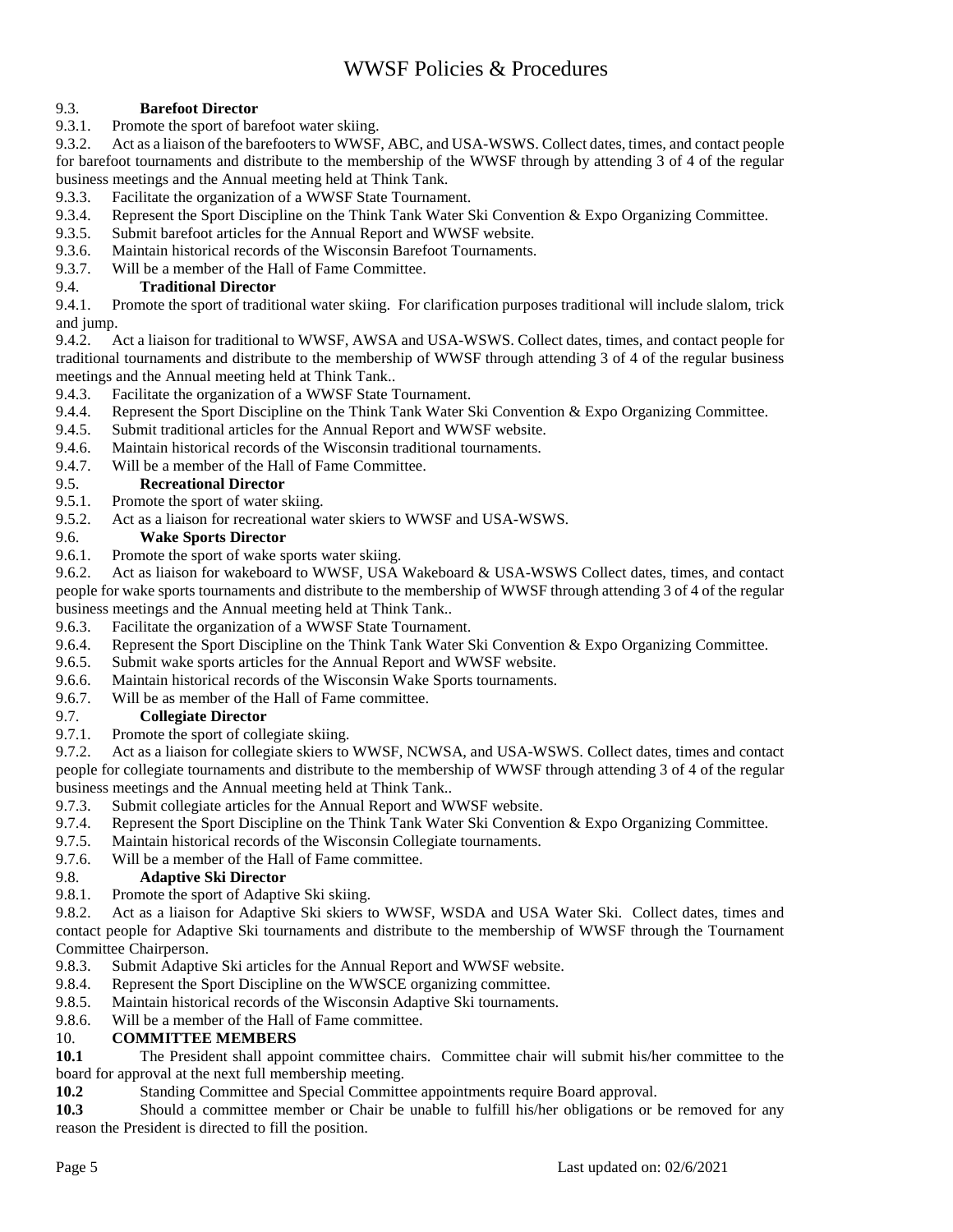### 11. **COMMITTEE OPERATION (STANDING AND SPECIAL)**

### 11.1. **Term**

11.1.1. The term of all *Standing* committees is one year and starts with the first Regular Meeting in September.

11.1.2. The President or Board of Directors when establishing the committee determine the term of *Special* committees.

### 11.2. **Committee Reports and Recommendations**

11.2.1. Committees shall work on issues and projects as directed by the President and Board, the Bylaws and P & P's or those identified by the committee itself.

11.2.2. Committees shall submit status reports to the Secretary 7 days prior to the General Membership meetings.

11.2.3. Recommendations requiring action that have received majority approval of the committee shall be submitted to the WWSF President and members of the Boardfor approval.

11.2.4. Generally, the Committee Chair or his designated representative shall present the committee's report in person at scheduled Board meetings.

11.2.5. The WWSF President shall maintain official Committee documents, including but not limited to Board Reports, Manuals, Disciplinary Action Documents, etc. Committee chairmen shall maintain the balance of the Committee's files including documentation of committee votes.

11.2.6. All Officers, Committee Chairs, Tournament Directors, and individuals in possession of relevant Wisconsin Water Ski Federation materials shall submit electronic copies to the Historical Committee Chairperson within 60 days of the close of the corporate year.

### 12. **STANDING COMMITTEES – DUTIES AND RESPONSIBILITIES**

### 12.1. **Membership Committee**

12.1.1. Shall be responsible for the solicitation of new members and the Chairperson shall pass on all new membership applications. Shall aid in the formation of new clubs in the state and promote WWSF and USA-WSWS membership. The committee shall keep the membership roster up to date at all times.

### 12.2. **Safety Committee**

12.2.1. Shall develop rules and regulations on the basis of good common sense, for the safety of members, for safety in tournaments, and in water use. It shall conduct safety meetings for the purpose of instructing individuals and clubs in various types of water sports. It shall invite safety suggestions from persons in the state and others with a view to placing all individual and group recreational water skiing activities on a safe and wholesome and pleasurable basis, and shall receive complaints, which it believes constitutes an infraction on safety regulations, and make recommendations to the Executive Board in regard to the matter. The Executive Board shall have the authority to take such action, as it believes to be in the best interest and safety of the members of the Federation and of the Community. This committee shall adhere to all WWSF recognized Sport Discipline safety rules and regulations.

### 12.3. **Bylaws and Policies & Procedures Committee**

12.3.1. Shall be responsible for updating, development, interpretation, and enforcement of the Bylaws and the Policies and Procedures Manual.

### 12.4. **Marketing Committee**

12.4.1. Shall develop a mission and vision consistent with the purpose of the WWSF

12.4.2. Shall develop and update a strategic plan to be proposed annually to the Board.

12.4.3. Shall develop and maintain logo standards for the official WWSF logo and any special logos created for WWSF events and tournaments

12.4.4. Shall produce, maintain and distribute marketing materials such as letterhead, business cards, envelopes, membership applications, flyers, posters, media guides, signs, banners, advertisements, electronic media and any other collateral materials that promote water-skiing activities for such purposes as safety, education, shows and competitions in the state of Wisconsin

12.4.5. Shall be responsible for maintaining the WWSF website.

12.4.6. Shall coordinate all public relations activities of the WWSF including press releases, media relations, publicity, news articles, and all other activities that promote goodwill among internal and external stakeholders of the WWSF.

12.4.7. Shall collaborate with other committees such as the Think Tank Water Ski Convention & Expo Committee to publicize and promote activities and events sponsored or hosted by the WWSF.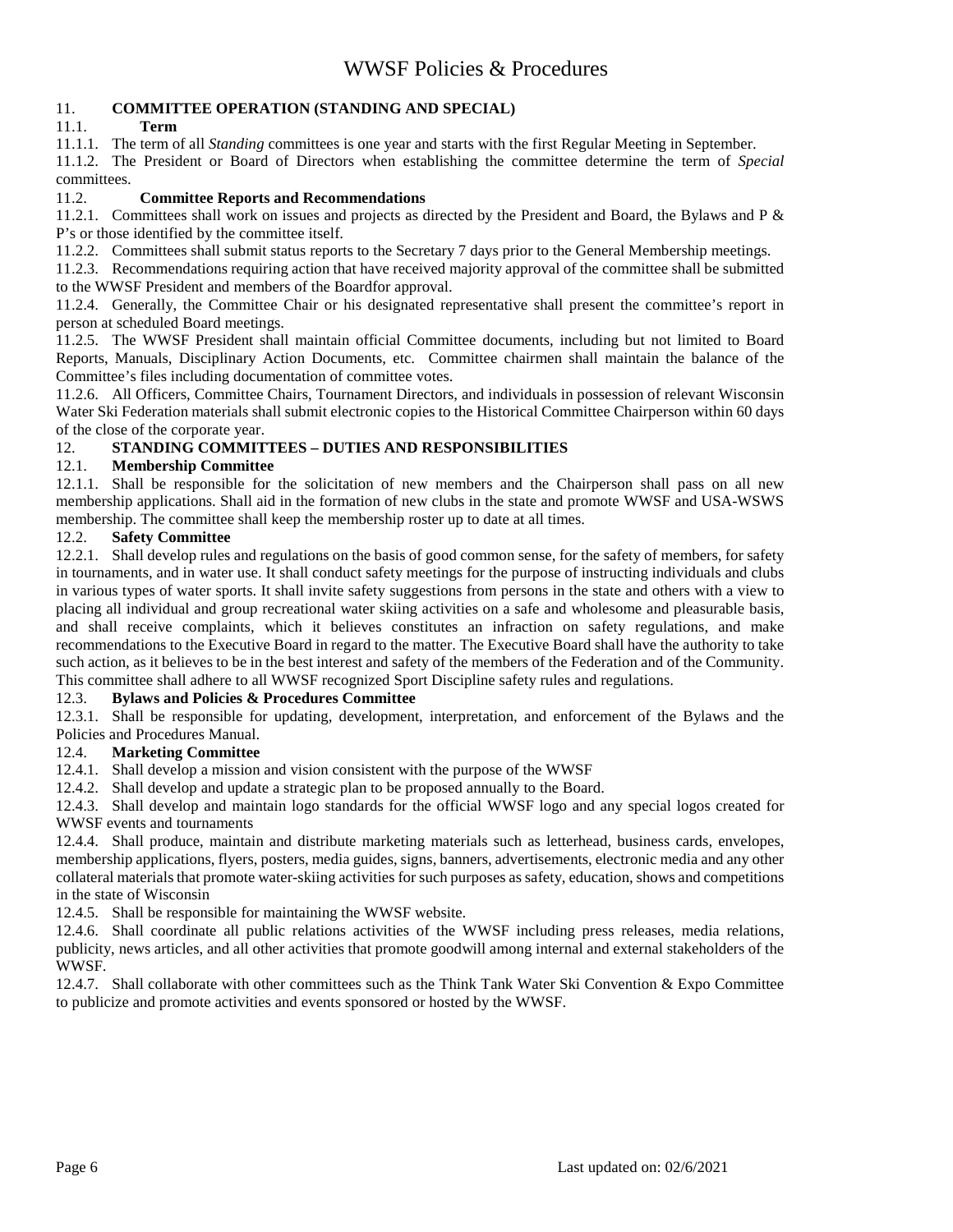### 12.5. **Think Tank Water Ski Convention & Expo Committee**

12.5.1. Shall organize and coordinate the annual Think Tank Water Ski Convention & Expo. This includes but is not limited to: date, location, schedule of events, registration, speakers, publicity, submitting grant requests, annual banquet to include Hall of Fame Ceremony when applicable, Indoor Events Competition, WWSF Annual Meeting, coordinate meeting times for various Sport Disciplines needs and any extra curricular activities provided by the WWSF during the Think Tank Water Ski Convention & Expo Event. Coordinate Think Tank Water Ski Convention & Expo sponsorships with the Marketing Committee.

12.5.1.1.Each WWSF Sports Discipline Director is responsible to organize a list of clinics, clinic descriptions, and clinic instructors for their respective discipline.

12.5.1.2.The Registration Coordinator will provide a complete list of Think Tank Water Ski Convention & Expo attendees, with all contact information, to the Think Tank Water Ski Convention & Expo Chair, the Membership Committee Chair and the Marketing Committee Chair.

12.5.1.3.The Exposition Coordinator will provide a complete list of Think Tank Water Ski Convention & Expo Exhibitors, with all contact information, to the Think Tank Water Ski Convention & Expo Chair, Membership Committee Chair and the Marketing Committee Chair.

12.5.1.4.The Think Tank Water Ski Convention & Expo Committee Chair is responsible for periodic updates to the Board of Directors at regular meetings, with a Think Tank Water Ski Convention & Expo wrap up report including recommendations following the event.

#### **12.6 Historical Committee**

12.6.1. Shall collect and organize historical documents, photos, records and other tangible information pertinent to documenting the history, progress, and business of the organization.

12.6.2. Shall coordinate with officers, sport discipline directors, committee chairs, and other to digitize such records in order to create a permanent archive.

### **12.7 Hall of Fame Committee**

12.7.1. The purpose of the (Wisconsin Water Ski) Hall of Fame Committee shall be to honor and perpetuate the names and accomplishments of competitors, pioneers, officials, and contributors who dedication and achievements at state, national, and international level have brought lasting fame to the sport of water skiing in Wisconsin.

12.7.2. The committee shall consist of the seven (7) members of the Executive Board, all Sport Discipline Directors including the Recreational Director, and any other WWSF members appointed by the chair.

12.7.3. Shall solicit nominations for induction into the Wisconsin Water Ski Hall of Fame.

12.7.4. Nominations for induction into the Wisconsin Water Ski Hall of Fame shall be submitted in writing or electronically to any member of the committee between October 1 and December 1.

12.7.5. Members of the committee are not eligible for induction during their time serving as a member of the committee.

12.7.6. Eligibility for induction into the Wisconsin Water Ski Hall of Fame shall be based on criteria for the following categories of inductees:

12.7.6.1.Competitors

12.7.6.1.1. Only water skiers and other competitors with Wisconsin ties may qualify. This is not intended to be a national Hall of Fame. This would best be defined as someone who would have been eligible to ski or compete in some capacity in any Wisconsin state championship.

12.7.6.1.2. Skiers or others who compete in some capacity from all WWSF recognized Sport Discipline are eligible.

12.7.6.1.3. Skiers or others who compete in some capacity should have done so for an extended number of years in state, regional, and national tournaments.

12.7.6.1.4. Skiers or other who compete in some capacity may still remain active as a competitor, but must have a history of meaningful impacts in state, regional, national, or international tournaments.

12.7.6.1.5. Any individual eligible for recognition in this category must be over the age of 50.

12.7.6.1.6. Major factors the committee should consider when evaluating nominees in this category include:

12.7.6.1.6.1. Significant impacts and longevity in state, regional, national, or international tournaments.

12.7.6.1.6.2. Sportsmanship, character, and integrity.

12.7.6.1.6.3. Competitive record in local, state, regional, national, or international tournaments.

12.7.6.1.7. Minor factors the committee should consider when evaluating nominees in this category include:

12.7.6.1.7.1. Services as a judge, driver, scorer, safety director, administrator, or promoter of the sport.

12.7.6.1.7.2. Competitive or supporting record in any other Sport Discipline.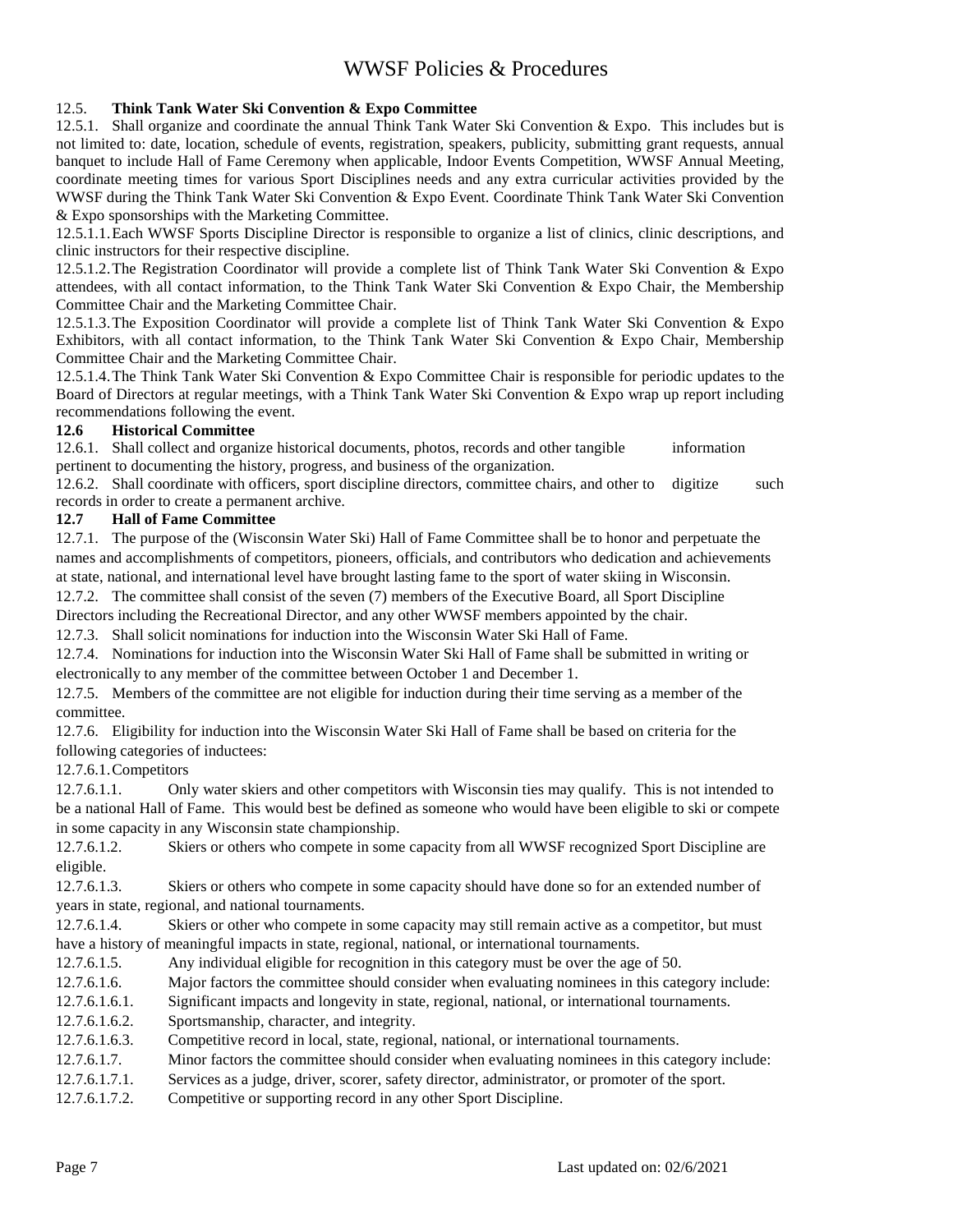### 12.7.6.2.Pioneers

12.7.6.2.1. This category is neither defined nor definable, but it is intended for individuals whose contributions to the sport do not fall into the other categories. Those whose principal contributions are as water skiing officials should not be considered as pioneers.

12.7.6.2.2. Other qualifications would be similar to those for Officials or Contributor pertaining to length of service, local, state, regional, and national impact; age; and retirement.

12.7.6.2.3. Wisconsin Water Ski Hall of Fame inductees in this category include Ole Evinrude, Carl Kiekhaefer, and Tommy Bartlett.

12.7.6.2.4. Individuals under consideration may have changed the trajectory of the sport, or contributed to a defining moment, or made substantial contributions that positively change or affect the sport. 12.7.6.3.Officials

12.7.6.3.1. It is not possible to define specific qualifications in a category as broad as that for water ski officials. Generally, a candidate would be recognized for major contributions to the evolution of the sport over a substantial period of time. Selection is not based on an isolated outstanding contribution and at the same time, mere length of service, however dedicated and generous, that cannot be said to have contributed significantly to the progress of the sport in one or more areas is not sufficient. The emphasis is on achievements, not on offices held or time served.

12.7.6.3.2. The term official is intended to encompass a wide range of functions within the sport.

12.7.6.3.2.1. Primary consideration is given to contributions to the sport as a judge, driver (non-NSSA), scorer, or corresponding officials positions in the respective Sport Discipline(s).

12.7.6.3.2.2. Secondary consideration is given to secondary officiating positions in local, state, national, and international tournaments.

12.7.6.3.3. Nominees are generally not judged on a single function, but rather an accumulation of contributions in all the areas in which the person was involved. It is generally expected that most nominees will have contributed in several areas of officiating, even though one may be predominant.

12.7.6.3.4. Mere length of service, by itself, will never qualify an individual for consideration. Length of service is more a measure of the extent of the dedication to the sport. Innovation over a period of time is the measure to be judged.

12.7.6.4.Contributors

12.7.6.4.1. Nominees in this category are defined as individuals who has made outstanding contributions to water skiing in Wisconsin in capacities other than competitor or official.

12.7.6.4.2. It is not possible to lay down specific qualifications in a category as broad as that of contributor. Generally, a candidate would be recognized for major contributions to the evolution of the sport over a period of years. Selection is not based on an isolated outstanding contribution and at the same time, mere length of service, however dedicated and generous, that cannot be said to have contributed significantly to the progress of the sport in one or more areas is not sufficient. The emphasis is on achievements and contributions, not on offices held or time served.

12.7.6.4.3. The term contributor is intended to encompass a wide range of functions within the sport. 12.7.6.4.3.1. Primary consideration is given to contributions to the sport as a WWSF Officer, Director,

committee chairperson or member, tournament director, promoter, or other as yet undefined position.

12.7.6.4.3.2. Secondary consideration is given to secondary supporting contributions at the local, state, national, and international levels.

12.7.6.4.4. Candidates are not generally judged on a single function, but rather an accumulation of contributions in all the areas in which the person was involved. It is generally expected that most nominees will have contributed in several areas, even though one may be predominant.

12.7.6.4.5. Mere length of service, by itself, will never qualify an individual for consideration. Length of service is more a measure of the extent of the dedication to the sport. Innovation over a period of time is the measure to be judged.

12.7.7. Selection of inductees shall be completed by December 31 of the year the nomination was received.

12.7.8. The procedures for approving the induction of a nominee shall be by quorum consisting of two-thirds (2/3) of the committee members and a vote of two-thirds (2/3) majority to advance the nominee forward using a secret ballot.

12.7.9. The committee shall propose inductees to the Board for final approval at the first regular business meeting after January 1 of the proposed induction year.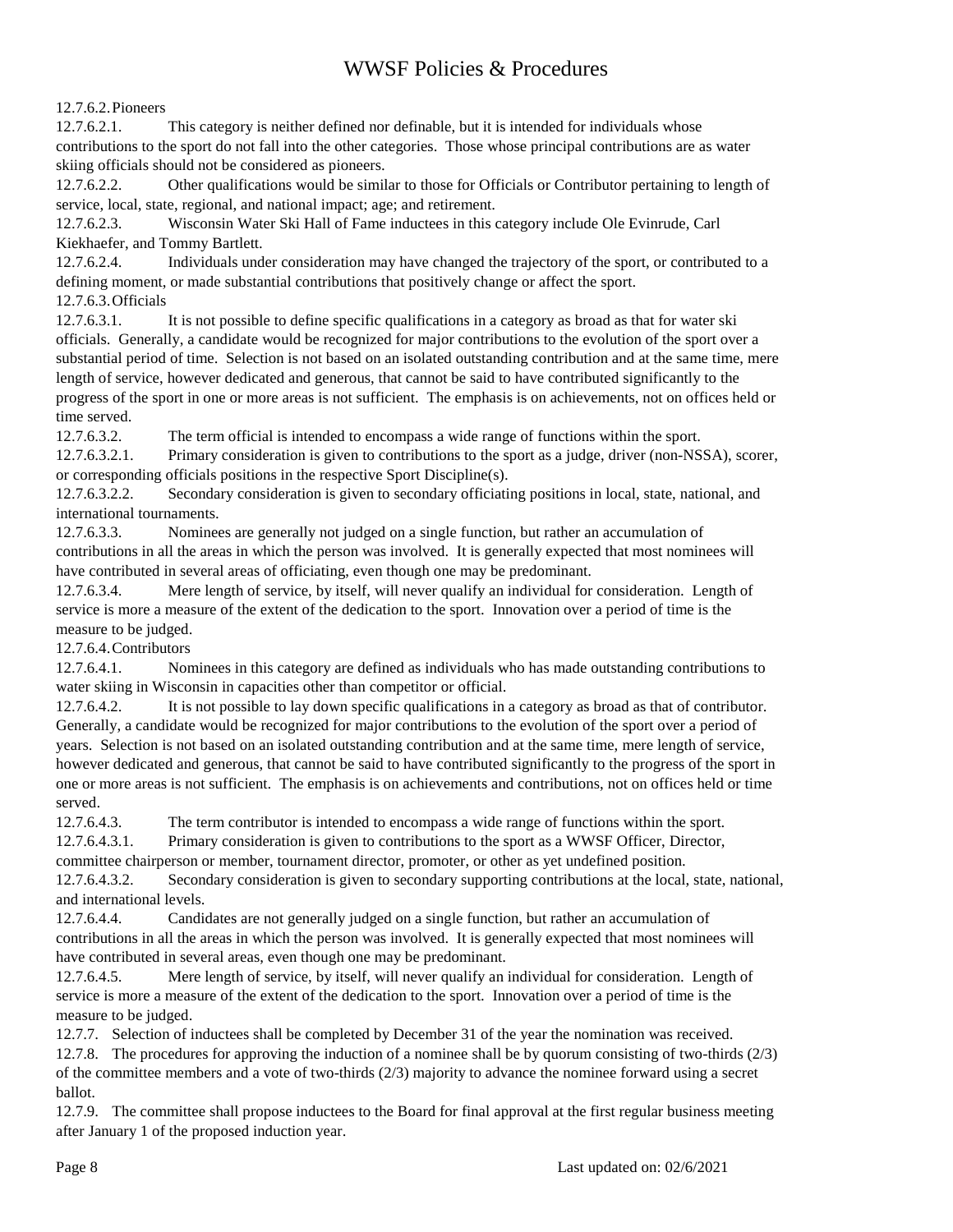12.7.10. Final acceptance of the nominee requires a two-thirds (2/3) majority of the quorum of the Board.

12.7.11. The chair or a designated member of the committee shall notify the inductees of selection upon Board approval.

### **12.8 Grants Committee**

12.8.1 Shall consist of the Grants Chair and at least 4 other members, in good standing, of the **WWSF** 

12.8.2 Shall maintain the WWSF Grants program

12.8.2.1 Shall promote the opportunity for grant funding to WWSF membership.

12.8.2.2 Shall develop the parameters for eligibility for grant funding.

12.8.2.3 Shall develop the grant application process.

12.8.2.4 Shall review grant applications submitted for distribution.

12.8.2.5 Shall collaborate with the Treasurer in development of grant funds.

12.8.2.6 Shall determine grant funding distribution based on available funds.

12.8.2.7 Shall notify grant applicants of grant awards.

12.8.2.8 Shall monitor the grant funding reimbursement to awardees in accordance with the procedure to reimburse approved expenditures with documentation of receipt.

12.8.3 The Grants guidelines may be found as Appendix XVI of the Policies & Procedures.

12.8.4 The Grant Application may be found on the WWSF website

https://www.waterski.org/resources/document-library/forms-and-applications/grant-application-and-info.html

### 13. **REIMBURSEMENT OF EXPENSES AND DISCRETIONARY SPENDING OF OFFICERS, DIRECTORS, AND VOLUNTEERS**

13.1. Regional or National representatives from recognized Sport Disciplines who attend 3 of 4 regular WWSF business meetings per year will be reimbursed up to \$250.00 annually for expenses incurred by attending Regional or National meetings provided they provide an expense report with travel receipts and are members in good standing of the WWSF.

13.2. All Sport Disciplines that are recognized by the WWSF and who attends 3 of 4 regular WWSF business meetings per year will have a discretionary fund of \$500 per year to be used to promote and grow the respective Sport Discipline. This amount may be raised one time per year with a vote at a regular meeting.

13.3. The President of the WWSF has a \$1500 per year discretionary fund to promote the mission of the WWSF.

13.4. Individuals receiving WWSF monies are required to attend 3 of 4 regular business meetings per year and submit an expense report to the WWSF Treasurer with a report, written and/or oral at a regular meeting of the Board.

### 14. **COMPENSATION TO OFFICERS, DIRECTORS, AND VOLUNTEERS**

| - -   |                                        |                                       |
|-------|----------------------------------------|---------------------------------------|
| 14.5. | Marketing Chair                        | \$100 per month                       |
| 14.4. | Membership Chair                       | \$50 per month                        |
| 14.3. | Think Tank Water Ski Convention & Expo | \$100 per month plus 25% of TT profit |
| 14.2. | Secretary                              | \$50 per month                        |
| 14.1. | Treasurer                              | \$100 per month                       |

### 15. **GENERAL TOURNAMENT REQUIREMENTS**

15.1. Definition of a General Tournament. Any tournament in partnership with WWSF not designated as a WWSF State Championship.

15.2. All Tournament sites must be in compliance with all Laws of the State of Wisconsin in regards to water usage.

15.3. All teams or individuals shall follow their respective sport disciplines competition rules, safety manuals, and Policy and Procedure manuals as published by USA-WSWS, while participating in practices, exhibitions, shows, and/or competitions.

15.4. The Host Club shall coordinate with the respective WWSF Sport Discipline Director.

15.5. Tournament entrance fees shall be charged each entrant and shall be paid to the Host Club.

15.6. Entry shall be defined as a properly filled out entry form and entry fee paid. This is to be filled out on the entry form printed by the Local Organizing Committee.

### 16. **WWSF STATE TOURNAMENTS GENERAL REQUIREMENTS**

16.1. Any tournament designated to determine a WWSF State Championship.

16.2. Affiliation with the WWSF may include use of WWSF equipment such as radios and/or computer and qualification for team awards at all State Tournaments.

16.3. The State Tournaments shall be held within the borders of the state of Wisconsin. They shall be held on the dates determined by the Board of Directors in cooperation with the host team.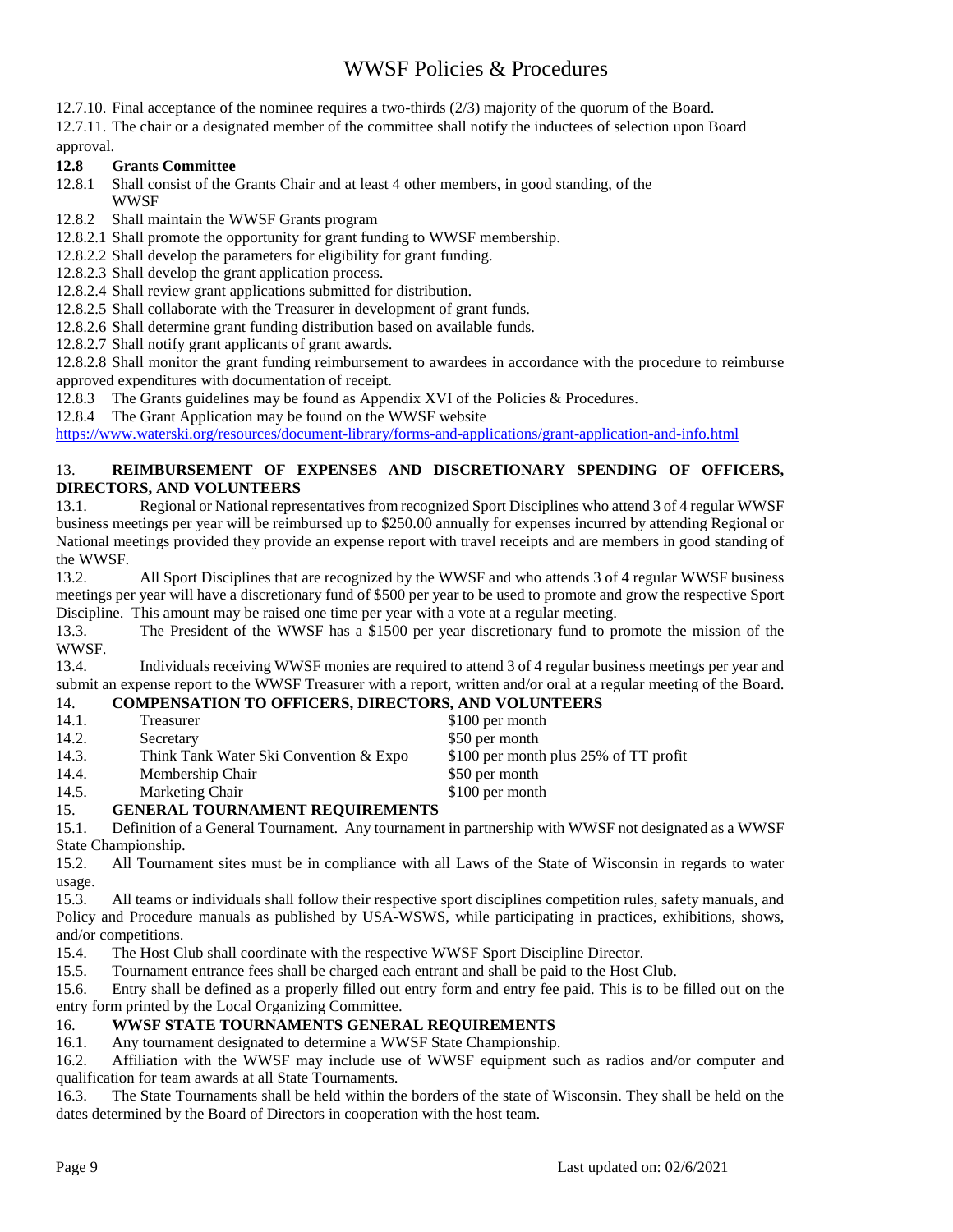16.4. Bids (Appendix VII) for State Championship Tournaments should be directed through the respective WWSF Sport Discipline Director.

16.5. All bids for State Tournaments must be presented to the Board of Directors at the November Board of Directors meeting. Bids will be awarded at the December Board of Directors meeting. Notices for the WWSF State Championships must be published to all WWSF members.

16.6. The clubs who have been awarded permanent possession of a State Tournament must make known to the Board of Directors by the first (1st) non-skiing Board meeting following Labor Day of each year, whether or not they will host these tournaments.

16.7. All Wisconsin state championships are open to all Wisconsin residents, summer residents, and/or individuals who participate more than 50.1% of their time during the Wisconsin water ski season (May through September) on Wisconsin bodies of water including boundary waters if their base is established on the Wisconsin shoreline. The state championships are open to residents outside the above qualifications, but may only ski for ratings, ranking, or points, and are not eligible for any Wisconsin state championship awards unless otherwise specified in these policies and procedures. Wisconsin residents who compete in a Wisconsin state championship event for awards may only ski for ratings, ranking, or points if they wish to compete in a different (other than Wisconsin) state tournament. The WWSF Board of Directors in cooperation with the host club will determine entry fees and any late entry penalty. All entry requirements shall be detailed in the tournament announcements.

- 16.7.1. All competitors and participants including water skiers, boat drivers, riders/spotters, show ski personnel involved in the production of a show, etc. (whether they are residents or not as defined in the aforementioned section) must be full members of the WWSF and USA Water Ski & Wake Sports in order to compete and/or participate in any of the Wisconsin state championships.
- 16.7.2. Tournament officials including judges, scorers, safety personnel, and others do not have to meet the requirements noted in section 16.7, nor do they have to be members of the WWSF, but they must be members of USA Water Ski & Wake Sports with appropriate and applicable certification(s) and/or credentials.

16.8. Any recognized sport discipline seeking to have a state championship must obtain the proper sanction from USA Water Ski & Wake Sports. The WWSF shall pay the applicable sanction fee(s) for all Wisconsin state championships, provided all of the competitors of that championship are also full members, in good standing, of the WWSF.

16.9. If not already specified in these policies and procedures, the Local Organizing Committee (LOC) of the host club or other entity shall propose the entry fee(s) and any late entry penalty (or penalties) to the WWSF Board of Directors for approval. All entry requirements must be detailed in the tournament announcements/communications.

16.10. The WWSF will work in cooperation with the host club or other entity to support a practice session(s) outside of the USA Water Ski & Wake Sports sanctioned event dates. The host club or entity may propose to the WWSF Board of Directors for approval, a penalty for failure to abide by the rules established for such practices session(s).

# 17. **STATE TOURNAMENT AWSA - GENERAL REQUIREMENTS**

17.1. A notice for the Wisconsin State Traditional Championships will be published in the AWSA Midwest Region Tournament Guide and on the WWSF web site.

17.2. The Wisconsin State Traditional Championship will be held on the last full weekend of July, number of days to be determined by the Local Organizing Committee (LOC).

17.2.1. Adjustments to this date may be made if the date(s) of the Regional and or National Championships are moved back from their traditional dates. A "rain date" or a "last minute" change of venue may also be requested if such a circumstance arises.

17.3. The Wisconsin State Traditional Championship will be open for bidding, and subject to the conditions of the Bylaws and these Policy & Procedures.

17.4. All Wisconsin skiers must be paid in full WWSF members before they are allowed to ski and compete for awards.

17.5. Any team or individual not a Wisconsin Skier may compete in the Wisconsin State Traditional Championships for ratings / rankings only.

17.6. The Wisconsin State Traditional Championship is:

17.6.1. Novice Men 17 & up. Not to exceed Level 4 in all events.

17.6.2. Novice Women 17 & up. Not to exceed Level 4 in all events.

17.6.3. All others no ranking.

17.7. A copy of the Master Scoring Book must be given to the Federation and kept by the Traditional representative. This will include a list of all competitors, names, and addresses.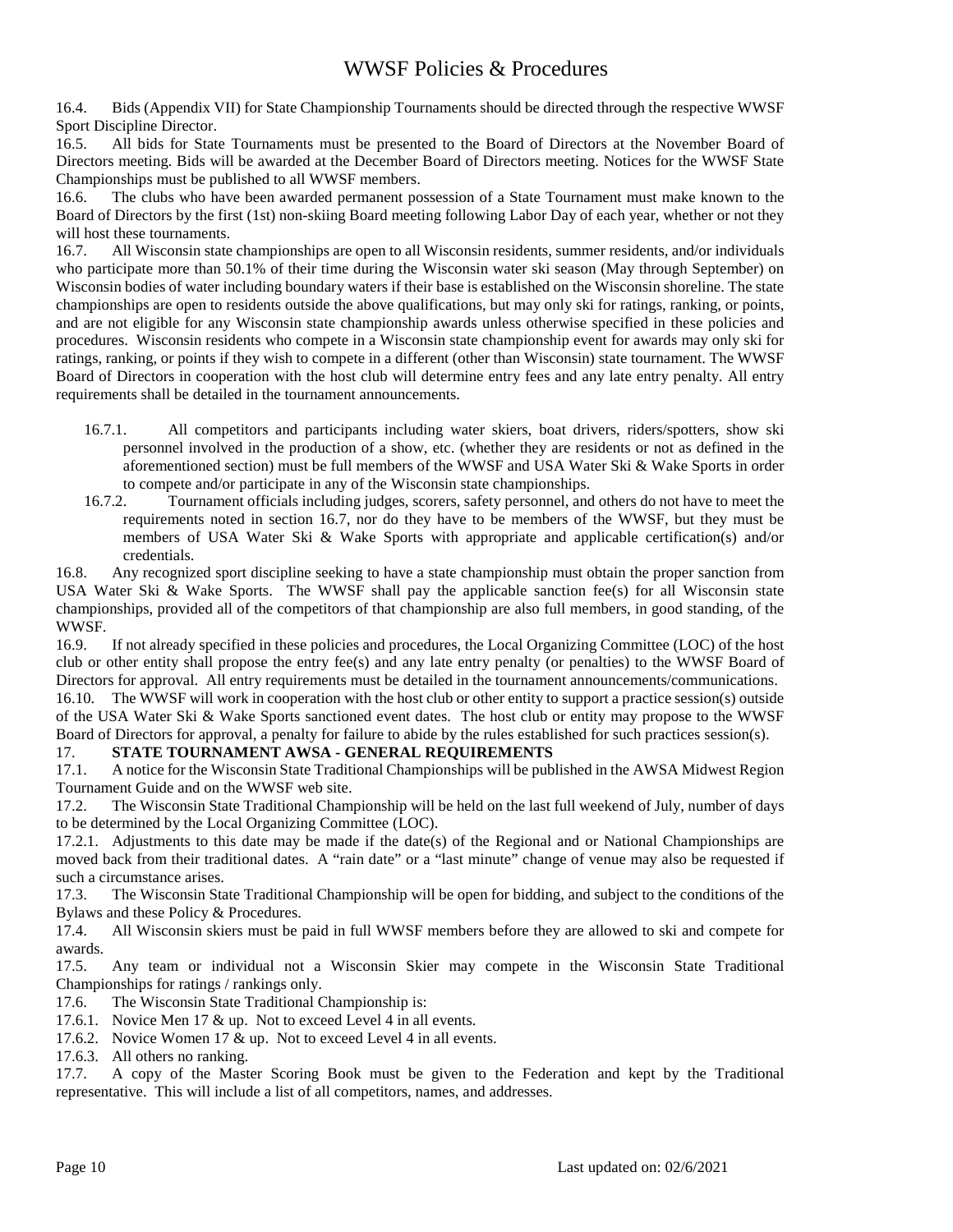### **18. WISCONSIN STATE WATER SKI SHOW CHAMPIONSHIPS – GENERAL REQUIREMENTS**

18.1.The Wisconsin State Water Ski Show Championships originated June 24, 1967. The Aqua Skiers of

Wisconsin Rapids are permanently awarded this tournament which is to be held the third full weekend of July, to start on Thursday or Friday, depending on the number of teams entered as of May 15.

18.2. The Wisconsin State Water Ski Show Championships is both a state tournament and a regional qualifier tournament for any show ski national championships.

18.3. The Wisconsin State Water Ski Show Championships shall be divided into three (3) equal Divisions. Note: Three equal divisions will be created in 20-13 based on the past three year's state tournament score averages. The division shall be known as Division I, Division II and Division III.

18.3.1. Maintenance – Each year the winning team in Division II and Division III will move up to the next higher division. Correspondingly, the last place team in Division I and Division II will drop down to the next lower division.<br>18.3.2.

#### Seeding

18.3.2.1.Teams moving up a division will be seeded last in the higher division. Teams that move down will be seeded first in the lower division. Teams that do not compete in any give year will stay in their current Division for 3 years running.

\*\*Example: Team skis in 2003 not 2004 but do in 2005 stay in same Division as skied in 2003 but will be placed at bottom of Division.

\*\*Example: Team skis in 2003 not 2004, 2005 or 2006 and wants to ski in 2007; the team would then be placed at the bottom of Division III.

18.3.2.2.Teams that ski at the tournament but are not scored, for any reason, will remain in the same Division as the year they did not score but will go to the bottom of the Division for seeding the next time they wish to ski keeping in mind the 3 year policy above.

18.3.2.3.Teams will have the option to petition the WWSF Board to move down a Division due to extenuating circumstances. The petition must be presented to the Board at any Regular meeting of the WWSF that precedes the Annual Meeting of the year they wish to make the move. If granted, the team will be seeded last in the new division. There are no provisions to petition to move up.

18.3.3. Nationals Qualifying Provision

18.3.3.1.In the event that a team placed in the top 6 of the previous year's WI State Tournament and competed in the previous year's Division I National Tournament takes last place due to extenuating circumstances; they may petition the WWSF to stay in their division for one more year. The petitioning must be done in writing by the second full WWSF meeting of the following year. The following year, the 2 lowest placing teams would then move down, and the lower division champion would move up.

18.3.3.2.For Teams that ski at the tournament but are not officially scored, will have their unofficial score used for seeding purposes

#### 18.4. **WWSF State Water Ski Show Championships seeding**

18.4.1. Seeding will take place at a time and place to be determined by the tournament Chairperson working with the WWSF Show Rep. Time and exact location will be posted on the WWSF Website at least 14 days in advance.

18.4.2. Teams from each division will have their choice as to day and slot preference, determined by their previous year's finish. Teams will be required to select a position open in their respective division.

18.4.2.1.Teams that have been accepted by petition to stay in their division will be seeded last in that division in the following year tournament process.

18.4.2.2.Teams not present at the seeding meeting will be assigned a position for their respective division by the tournament chairperson at the close of the seeding meeting (after they register).

18.4.2.3.There will be no trading of seeding slots.

18.4.2.4.All entries received after the seeding meeting through May 15 will pay an additional \$100 late fee. Late entry fee will be waived for new teams.

18.4.2.5.Entries will be closed upon filling the tournament or May 15, whichever comes first.

18.5. **WWSF State Water Ski Show Championships Individual Events Competition**

WWSF P&P updates approved in 2020 address the Wisconsin State Water Ski Show Championships Individual Events Competition. There is a numbering issue with the newly approved P&P. What was supposed to be 18.5 was mistakenly numbered as 19.1. See section 19. This is expected to be addressed with a complete rewrite of the P&P in late 2021.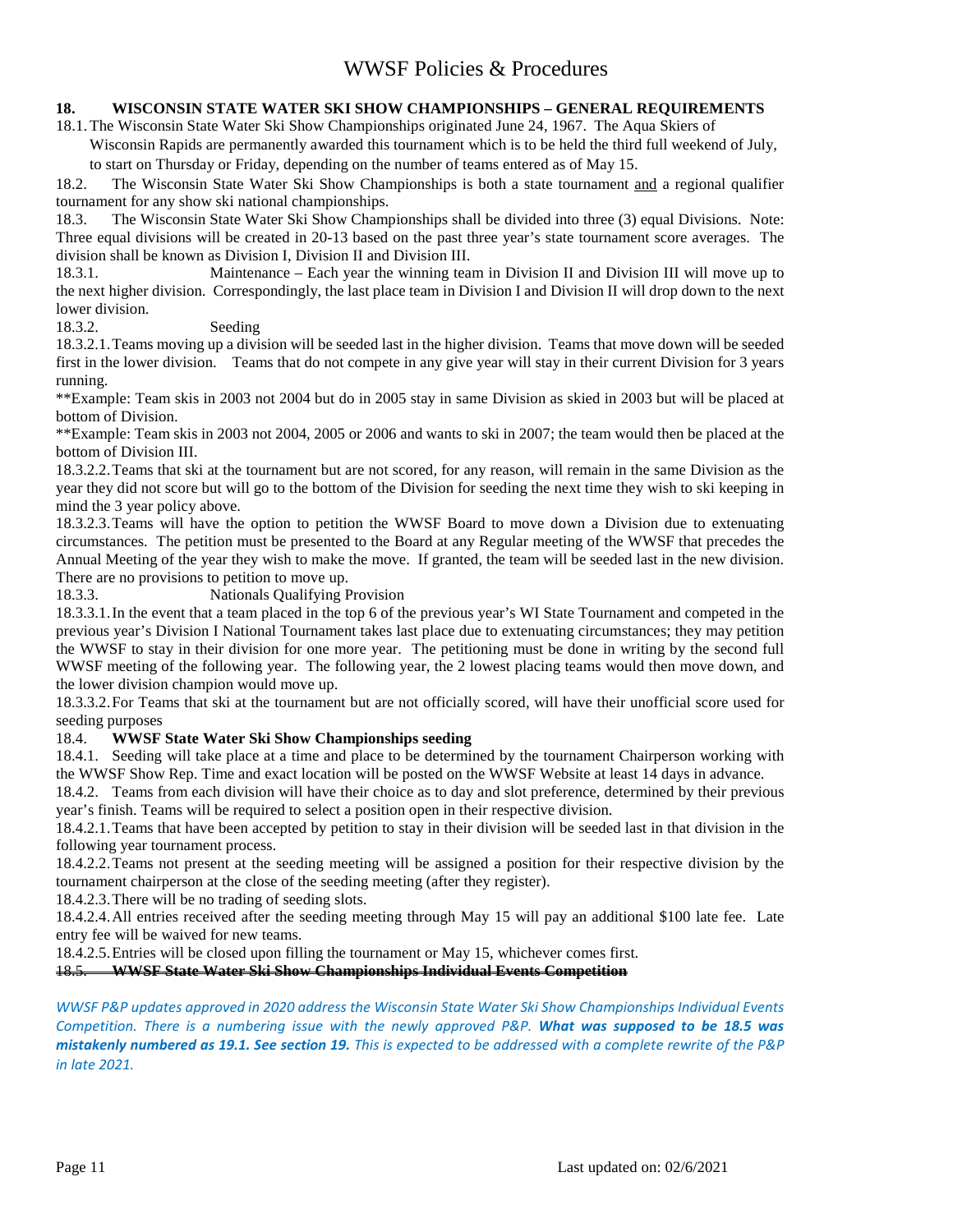#### 18.6. **WWSF State Show Ski Championships Individual Events Seeding**

WWSF P&P updates approved in 2020 address the Wisconsin State Water Ski Show Championships Individual Events Competition. There is a numbering issue with the newly approved P&P. What was supposed to be 18.5 was mistakenly numbered as 19.2. See section 19. This is expected to be addressed with a complete rewrite of the P&P in late 2021.

#### 18.7. **WWSF State Show Ski Championships Officials Selection**

18.7.1. The WWSF Show Director will compile a list of NSSA Officials available to work DI, DII, and Events at the Regional Tournament. This list will include the officials name, ratings, and the preferred duty(s) in order of their preference. Ballots will be prepared separately for DI, DII and Events. Each team will use the ballot for the division they will ski in for the coming year plus they will also fill out an Events ballot. The ballot will be an official part of the entry paperwork and will be posted online @ the WWSF website along with the entry papers. The ballot will be collected upon entry/payment to the Tournament at the seeding meeting. Late entries to the tournament, which would be anyone not seeded at the seeding meeting, will not be allowed to vote. In addition, the Tournament Chair, the WWSF-NSSA directors, and the WWSF Show Director will each have a vote in all three areas. No one person or one team will have more than 1 vote.

| DI                                                                                                   | DП              | DIII            | <b>Events</b>   |  |  |
|------------------------------------------------------------------------------------------------------|-----------------|-----------------|-----------------|--|--|
| 1 Chief Judge                                                                                        | 1 Chief Judge   | 1 Chief Judge   | I Chief Judge   |  |  |
| 7 Judges                                                                                             | 5-7 Judges      | 5-7 Judges      | 5-7 Judges      |  |  |
| 7 Secretaries                                                                                        | 5-7 Secretaries | 5-7 Secretaries | 5-7 Secretaries |  |  |
| 1 Chief Scorer                                                                                       | 1 Chief Scorer  | 1 Chief Scorer  | 1 Chief Scorer  |  |  |
| 2 Scorers                                                                                            | 2 Scorers       | 1-2 Scorers     | 2 Scorers       |  |  |
| 1 Chief Safety                                                                                       | 1 Chief Safety  | 1 Chief Safety  | 1 Chief Safety  |  |  |
| 2 Safety                                                                                             | 2 Safety        | 1 Safety        | 1 Safety        |  |  |
| 1 Timer/Staging                                                                                      | 1 Timer/Staging | 1 Timer         | 1 Timer         |  |  |
|                                                                                                      |                 |                 | 1 Events Driver |  |  |
| *The tournament announcer and events safety boat personnel will be by invite of the tournament host. |                 |                 |                 |  |  |

18.7.2. The Officials ballot will include:

18.7.3. The Tournament Chair will have the authority to break any "tie" vote.

18.7.4. The WWSF Show Director along with the Tournament Chair will compile the results and present it to the WWSF Board at the end of the Annual meeting for final approval.

18.7.5. The Tournament Chair will post the list of the selected officials after the Annual meeting and also contact selected officials within 1 week of the Annual Meeting.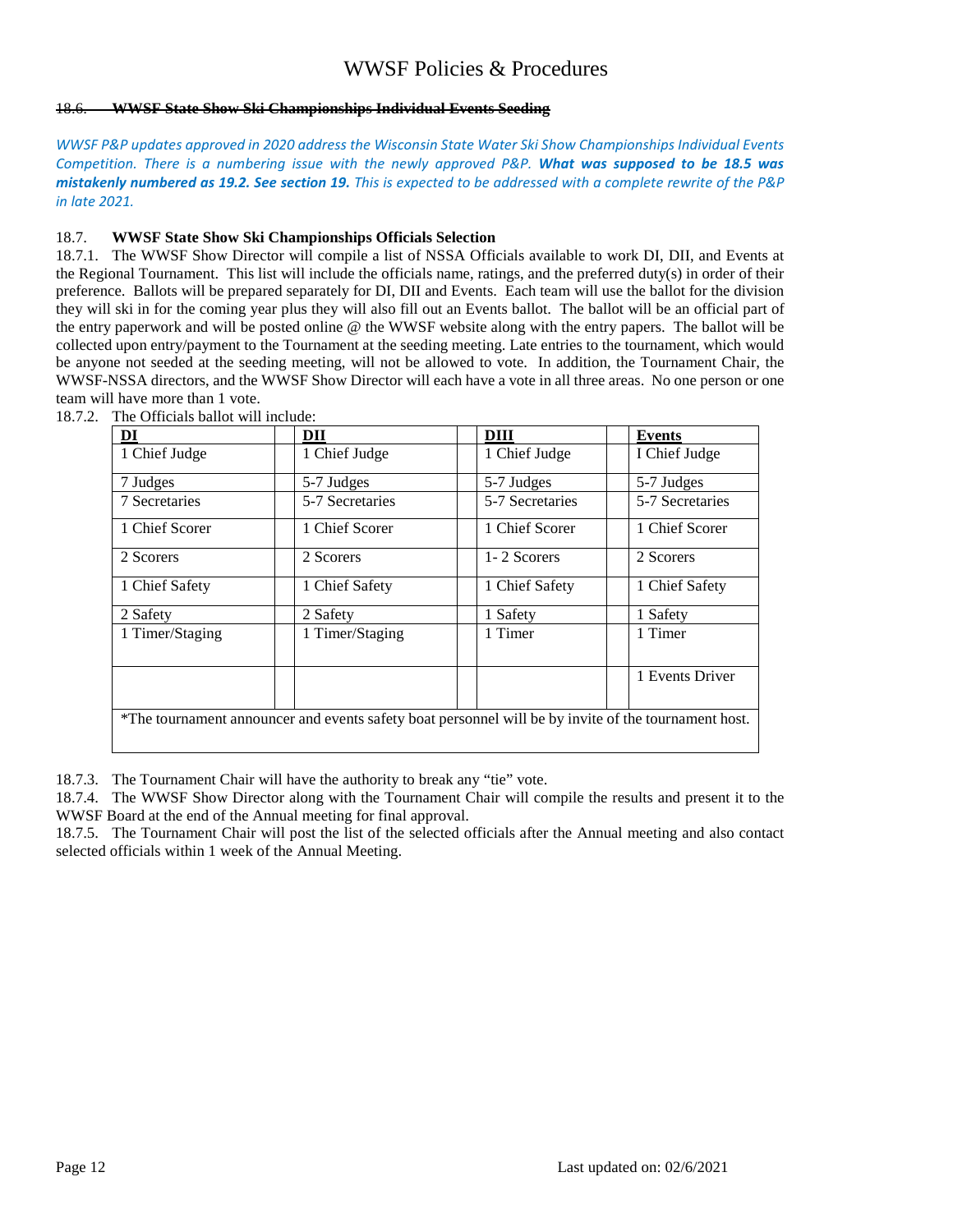WWSF P&P updates approved in 2020 address the Wisconsin State Water Ski Show Championships Individual Events Competition. There is a numbering issue with the newly approved P&P. What was supposed to be 18.5 and 18.6 was mistakenly numbered as 19.1, 19.2, and 19.3. This is expected to be addressed with a complete rewrite of the P&P in late 2021.

### 19. WISCONSIN STATE WATER SKI SHOW CHAMPIONSHIPS INDIVIDUAL EVENTS COMPETITION 19.1.Wisconsin State Water Ski Show Championships Individual Events Competition Entry Procedures

- 19.1.1. The top finishers in each event are expected to represent the NSSA Wisconsin Region at the appropriate show ski national championships individual events competition, if qualified to do so.
	- 19.1.1.1. If any of the top finishers in each event do not qualify to represent the NSSA Wisconsin Region at any show ski national championships individual events competition, the next highest placing qualified competitor(s) will be chosen.
	- 19.1.1.2. All those wishing to compete in the Wisconsin State Water Ski Show Championships individual events competition must meet the general requirements rule outlined in Section 16.7 of these policies and procedures even if they do not qualify to represent the NSSA Wisconsin Region.
	- 19.1.1.3. Competitors who do not meet the general requirements rule outlined in Section 16.7 of these policies and procedures will not be allowed to compete under any circumstances.
	- 19.1.2. Individual entries will be limited to 60 total slots ideally consisting of 21 swivel entries, 21 doubles couples, 8 jump teams and 10 freestyle jumpers. While the total number of slots is not to exceed 60, it is possible that the number of entries in the individual events competitions can vary from year to year.
		- 19.1.2.1. An affiliated club competing in the team jump competition must be comprised of members exclusively listed on the roster of that club, if entered in the team competition with the exception of the official tournament driver. Jump teams using members from multiple WWSF affiliated clubs or other teams must participate under a name that is completely different than that of any participant's club/team.
	- 19.1.3. The tournament host may establish the entry timeframe and deadline so long as the amount of time competitors have to enter is at least two weeks, typically beginning on/about June 15 and concluding on/about June 30. The method (USPS, email or web-based solution) by which competitors enter the competition is to be determined by tournament host.
	- 19.1.4. Late entries will be accepted through July 7 provided space is available within the 60 competitor slot limit. A late entry fee penalty equal to 50% of the entry fee will be assessed.
	- 19.1.5. No entries will be accepted after the July 7 deadline.
	- 19.1.6. Entries may be revoked only by the person who originally submitted the entry, and may do so without penalty or fees by 11:59 PM (Central) on July 7.
- 19.2.Wisconsin State Water Ski Show Championships Individual Events Competition Seeding
	- 19.2.1. The top 10 swivel and doubles couples, top 5 freestyle jumpers, and top 4 jump teams from the previous year will be seeded first, according to how they finished in the previous year, so long as entries are received by the entry deadline. (For example, first place from previous year competes last, second place finisher competes second to last, and so on until all are seeded.)
	- 19.2.2. If at the time of the entry deadline any of the four events are not filled, there will be a round-robin selection to fill all of the 60 total competition slots. Round-robin selection of entries to fill the slots shall go in the following order: one from freestyle jump, one from team jump, one from doubles, and one from swivel and repeat until all slots are filled. Some events may end up with more than the original allotted numbers in order to fill all 60 competition slots.
		- 19.2.2.1. If at the end of the round-robin selection there are less than 60 total entries, late entries (received by July 7) will be selected on a first-entered basis (by USPS postmark or date/time stamp for email or electronic entries), regardless of the event, and will continue until all 60 competition slots are filled or there are no more entries.
		- 19.2.2.2. If all 60 competition slots are not filled by the July 7 final deadline, the competition will proceed with the number of slots filled, and no additional entries will be accepted.
	- 19.2.3. The competition field will be set by 11:59 PM (Central) on July 8 or as soon as all 60 competition slots are filled, whichever is sooner. The competition running order shall then be posted on various WWSF digital platforms (website, social media, etc.).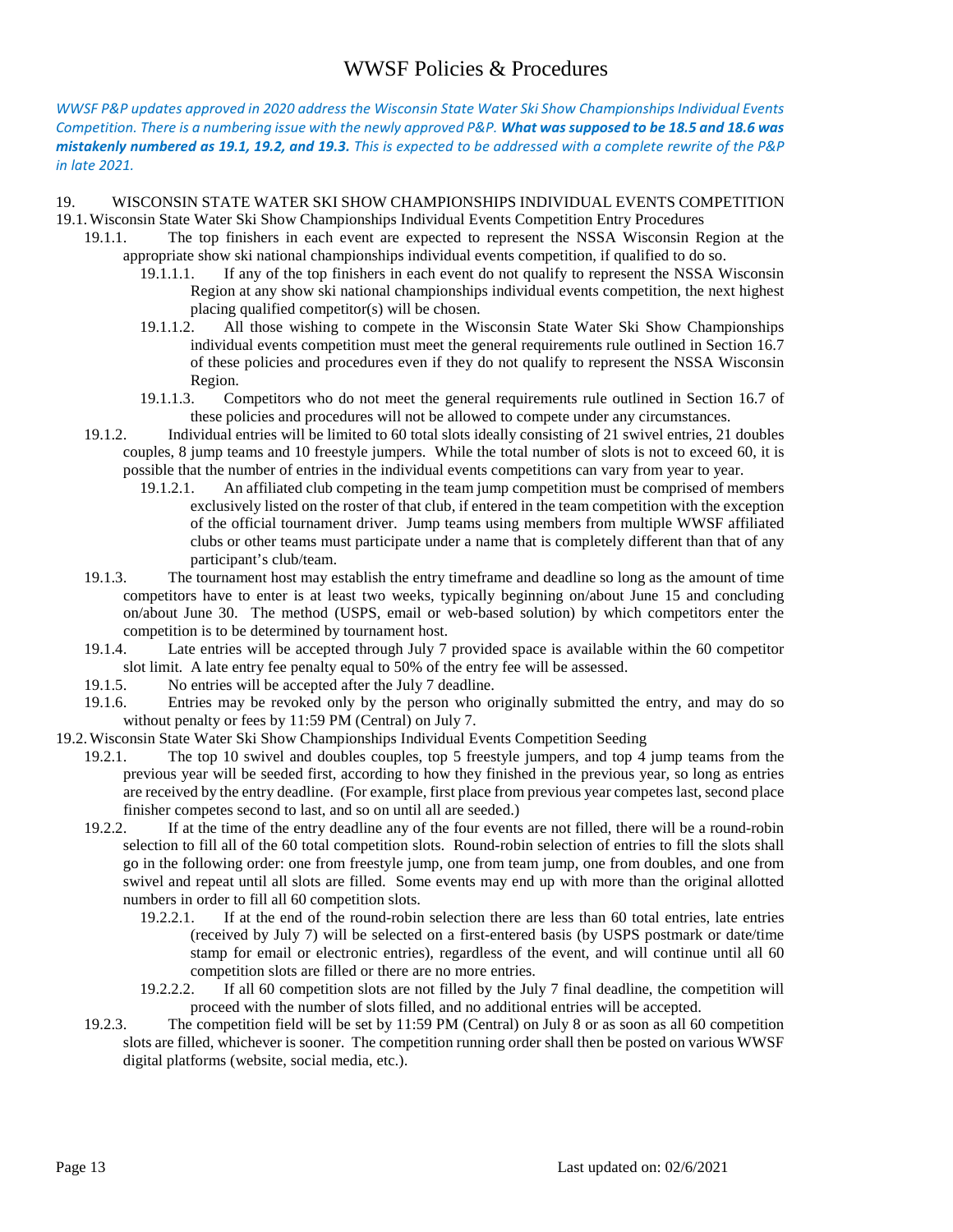- 19.2.4. If a competitor drops, for any reason, from the competition after the running order has been established, the next entered competitor in the same discipline (who isn't part of the established running order) will be afforded the opportunity to ski. Any such entries under these circumstances will be seeded first in the discipline and must pay the original entry fee and the late fee, if original entry received after the deadline.
- 19.3.Wisconsin State Water Ski Show Championships Individual Events Competition Entry Fees and Required Competition Documents
	- 19.3.1. Individual events competition entry fees are as follows: Swivel (\$60), Doubles (\$85), Freestyle Jump (\$60), and Team Jump (\$100).
	- 19.3.2. The collection of entry fees and required competition documents shall be the responsibility of the tournament host, and shall be done after the competition field is set according to the WWSF Policies  $\&$ Procedures 19.2.3. The specific date/deadline and the method of collecting the entry fees and required documents shall be determined by the tournament host.
		- 19.3.2.1. If an entry fee is not received by the required deadline after the competition field is set, the competitor will be dropped from the competition, and still be liable for payment of the entry fee plus potential late fees. Payment of the fee(s) is required to maintain WWSF membership in good standing for current and subsequent years. A new competitor will be selected according to the WWSF Policies & Procedures 19.2.4.
		- 19.3.2.2. If a competitor fails to submit the required competition documents by the specific date/deadline established by the tournament host, the competitor will be subject to a penalty of 50% of the original entry fee, and must be paid prior to the start of competition. Any missing competition documents must accompany the penalty payment.
	- 19.3.3. Pass Lists/Judges Forms for Swivel and Doubles must be submitted to the tournament host by 11:59 PM (Central) on the Tuesday preceding the competition.

### The following is the original section 19.1 section. Due to a numbering issue with P&P approved in 2020 there is a duplicate of section numbers. This is expected to be addressed with a complete rewrite of the P&P in late 2021.

### 19.1. **STATE TOURNAMENT TEAM COMPETITIONS AND TROPHIES**

- 19.1.1. Team and Memorial Trophies belonging to the WWSF shall be awarded at the completion of the tournament. Also, all trophies with accompanying permanent plaques shall be awarded at the completion of the tournament. A \$50.00 deposit shall be required to obtain a trophy from the Tournament Director, which shall be used to repair or replace a broken or lost trophy and shall be returned if trophy is returned in good condition. All trophies must be returned to the Tournament Director no later than the evening of the first 1st day of the following year's State Tournament.
- 19.1.2. All persons and clubs competing for Team Trophies must be regular members of the WWSF and USA-WSWS. All individuals and clubs shall be regular members of the WWSF and USA-WSWS.
- 19.1.3. No regular member of the WWSF can belong to more than one (1) affiliated water ski club at any one time for Team Competition. Upon joining more than one affiliated water ski club, the skier must stipulate which club he will ski with for the Team Trophies at the State Tournaments with a letter on file with the WWSF.
- 19.1.4. Clubs desiring to compete for the Team Trophies must submit a list of active and/or voting members who have been members of said club for at least two (2) weeks (14 days) prior to the start date of State Tournament and must submit this list as per the tournament announcement. "Two weeks prior to the tournament" is interpreted to mean physically present for the 14 days prior to the start date of the tournament.
- 19.1.5. The WWSF Board of Directors in cooperation will determine entry fees and any late entry penalties with the host club. All entry requirements shall be detailed in the tournament announcements.

### 20. **NOMINATIONS AND ELECTIONS**

#### 20.1. **Nominations**

20.1.1. Nominations for elected officers, Sport Discipline Directors, and Sport Discipline Representatives are made by the Nominating Committee during the Nominating Committee report at regular or annual business meetings of the WWSF. Additional nominations are then called for from the floor. Nominations from the floor or committee do not require a second. Nominations close for summer elections at the conclusion of the Wisconsin Water Ski Convention & Expo Think Tank Water Ski Convention & Expo business meeting.

20.1.2. Nominees must accept or decline the nomination by the conclusion of that days meeting.